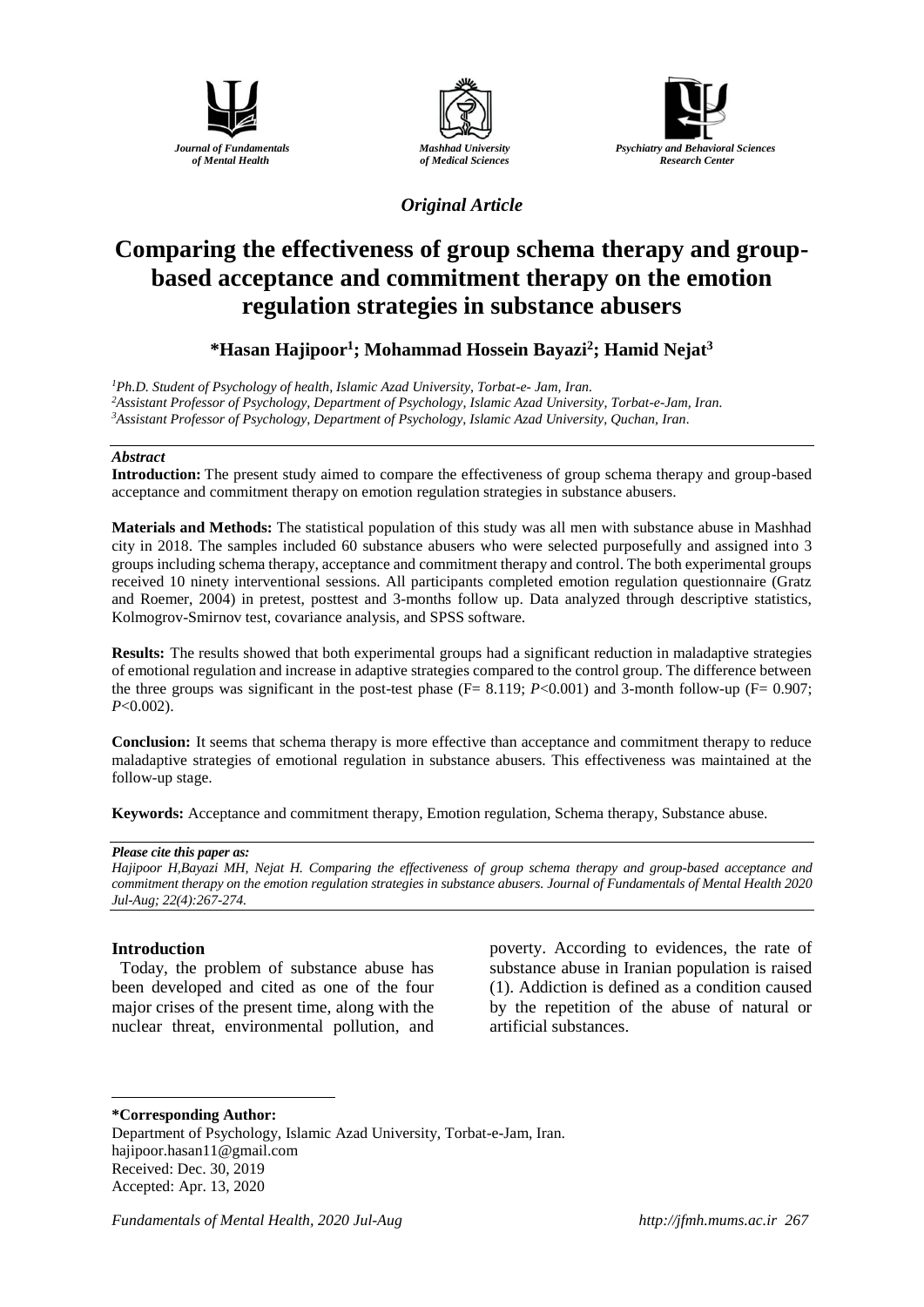#### **SCHEMA THERAPY AND ACT ON EMOTIN REGULATION HAJIPOOR, BAYAZI, NEJAT**

In this case, the person becomes physically and mentally dependent on the substance, and after a while, it becomes difficult to stop substance abuse (2). Because regular substance abusers report that substance abuse positively affects relieving negative emotional states, substance abuse may act as an emotional regulation strategy to reduce distressing emotional states (3).

Emotional adjustment refers to actions that are used to change or modify an emotional state. The general concept of cognitive emotion regulation refers to the cognitive methods of manipulating the entry of emotion-calling information (4).

Emotion regulation strategies include nine different cognitive coping strategies, namely self-management, acceptance, rumination, positive critical focus, re-focusing, positive reassessment, facilitation of disaster, catastrophic, and blame (5).

Overall, difficulty adjusting to emotions is one of the problems in individuals with substance abuse, leading to failure in managing their emotional states (6).

Doran, McCharque, and Cohen indicated that people who cannot control their excitement are more likely to depend on substance abuse permanently (7).

One of the prominent interventions in addiction and relapse prevention in recent years is psychological modeling, including schema therapy and acceptance and commitment-based therapy that help the patient acquire the necessary skills to focus on managing risky situations and treating associated psychological disorders (8). Schema therapy is an innovative and integrated method that affects psychological aspects. It is founded by Young (9) and generally defined as a structure, template, or framework. In cognitive development, a schema is viewed as a template shaped by reality or experience to help individuals explain their experiences (10).

Nuclear schemas shape the self-concept and influence how people interact with their surroundings, so different schemas can make people vulnerable to everyday problems.

More or less convincing research has confirmed the effectiveness of schema therapy at the level of individual intervention and when there are detectable psychiatric disorders, including substance abuse (10-13).

The results of Fatahi and Dehghani's research showed that schema therapy affects the emotional regulation of men in the Anonymous Addicts Association (14).

In addition, one can refer to acceptance and commitment-based therapy (ACT). This type of therapy seeks to increase one's psychological connection to one's thoughts and feelings rather than changing cognitions. This therapy aims to help clients achieve a more meaningful and satisfying life by enhancing psychological flexibility rather than focusing solely on cognitive reconstruction.

Acceptance and commitment therapy has six central processes that lead to psychological flexibility. These six processes are acceptance, cognitive dissonance, communication with the present, self as context, values, and committed practice (15). At first, this treatment attempts to increase mental acceptance of mental experiences (thoughts, feelings, etc.) and to reduce ineffective control of the interaction. In the second stage, one's psychological consciousness is increased in the present moment.

In the third stage, one is taught to separate him/herself from these mental experiences (cognitive isolation) to act independently. Fourth, trying to reduce the excessive focus on the self-image or personal story (such as being a victim) that the person has made up for him/herself. Fifth, helping the individual to identify core personal values and turn them into specific behavioral goals (clarifying values). Ultimately, the motivation for committed action is the pursuit of specified goals and values and the acceptance of subjective experiences.

These mental experiences can be depressing, obsessive thoughts, trauma, fears or social anxiety, etc.

Experimental evidence on the impact of this treatment on various disorders is increasing, for example, the efficacy of this treatment for disorders such as depression, psychosis (16), burnout (17), chronic pain (18), substance abuse, and substance dependence (19,20) have been identified. Recently two studies in Iran compared schema therapy and acceptancebased therapy on substance abusers, but there was no significant difference between these two treatments (21).

Given the theoretical foundations of the research and the role of schema therapy and psychotherapy based on acceptance and commitment as critical factors to prevent and treat substance abuse, also research gaps in this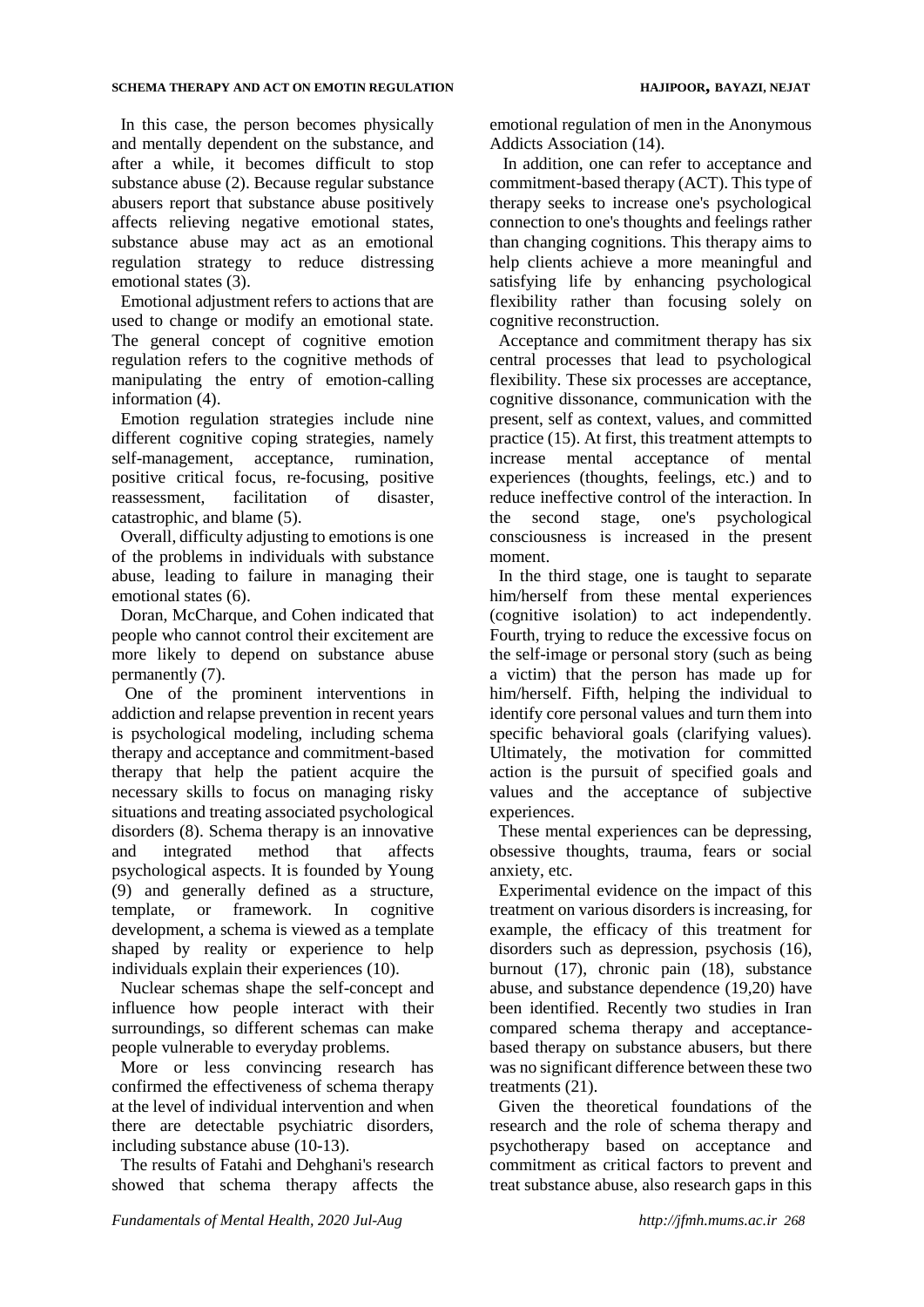field, this study aimed to evaluate the effectiveness of schema therapy and acceptance and commitment-based therapy on emotion regulation strategies in substance abusers.

### **Materials and Method**s

The present study is an experimental study, and its design is in three groups (two experimental groups and one control group) with three stages of pre-test, post-test, and follow-up.

The statistical population included substance abusers in Mashhad city in 2017-2018. Among them, 60 cases were selected using the purposive sampling method. Inclusion criteria included men abusers who aged 18-35 years, at least having intermediate education, a history of relapse of 2 to 5 times, absence of concurrent clinical disorder in the first, second, and third axes, and not having medical disorder in the third axis.

Exclusion criteria included severe clinical disorder or problems in the first, second, and third axes (based on individual psychiatric records) and lack of willingness to continue the research process.

To emphasize the ethical considerations, the plan was explained to the volunteers. All subjects were assured that all information would remain confidential to the researcher. Following the follow-up phase for control group participants who wished for treatment sessions, admission and commitment-based schema therapy and therapy sessions were held.

The cases were divided into three groups of twenty individuals (two experimental groups and one control group).

The sample was matched for demographic characteristics such as age, sex, education, and socioeconomic classification (based on income) that could influence the research results. The experimental groups received schema therapy (10 ninety-minute sessions) or acceptance and commitment-based therapies (10 ninety-minute sessions).

In post-test phase (approximately three months after pre-test), the study variables were measured again.

At the beginning of each session, the assignments of the previous session were reviewed, and then the training sessions were given.

At the end of the sessions, questions and answers and bug fixes of the participants were provided. In order to adhere to the research ethics, the control group was put on a waiting list for treatment sessions after the end of the study.

#### Research instrument

*A) Difficulty in Emotion Regulation Scale (DERS):* The initial scale was a 41-item selfreport tool which scored from 1 to 5 on a Likert scale. One means rarely (0-10%), two means sometimes (11 to 35%), three means half (36 to 65%), four means most (66 to 90%), and five means almost always (91 to 100%). One item was omitted due to its low correlation with the whole scale, and four items due to low or dualfactor loadings on the two factors.

Thus, from the first 41 items of the scale, 36 items remained. The questionnaire is scored as follows: one means rarely (0-10%), two means sometimes (11-35%), three means half (36-65%), four means most often (66-90%), and five means almost always (91-100%).

This scale measures different aspects of the difficulties in emotional regulation. The higher scores mean more difficulty in emotion regulation.

Factor analysis revealed six factors of rejecting emotional responses, difficulty in purposeful behavior, difficulty in controlling momentum, lack of emotional awareness, limited access to emotion regulation strategies, lack of emotional clarity (22).

The results show that this scale has a high internal consistency of 0.93. All six subscales of the DERS have Cronbach's alpha above 0.80. Also, DERS has a significant correlation with NMR scale and the Acceptance and Practice Questionnaire (AAQ) (18).

Based on study by Shams, Azizi, and Mirzaei, Cronbach's alpha for this questionnaire was estimated to be 0.92 (23).

In the present study, Cronbach's alpha was calculated to be 0.81 for adaptive emotion regulation and 0.85 for maladaptive emotion regulation.

The content of the training sessions of the schema-therapy plan is based on the Young schema therapy protocol (24) in 10 ninetyminute sessions.

The content of group therapy sessions based on acceptance and commitment therapy according to Hayes et al. (19) (Table 2).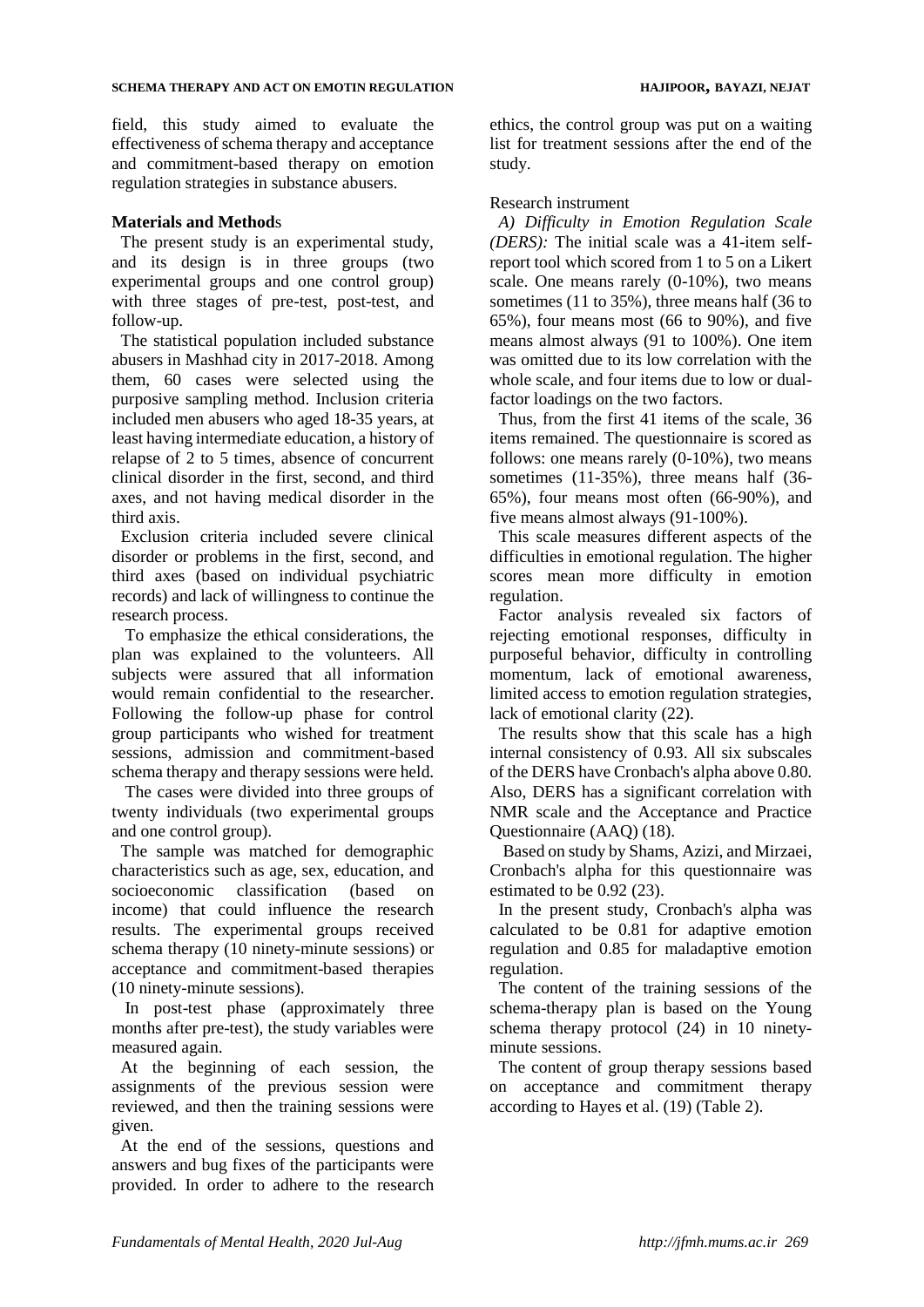| <b>Training sessions</b> | The content of the session                                                                                                                                                                                                                                                                                                    |
|--------------------------|-------------------------------------------------------------------------------------------------------------------------------------------------------------------------------------------------------------------------------------------------------------------------------------------------------------------------------|
| First                    | To communicate, understand the patient, and evaluate how the problem is formed and survived                                                                                                                                                                                                                                   |
| Second                   | Educate the patient about the nature of addiction, identify patient and therapist expectations of<br>treatment, teach cognitive-behavioral patterns, and establish a therapeutic agreement                                                                                                                                    |
| Third                    | Investigating thoughts, predictions and futures, identifying obligations, avoidances, and<br>fundamental beliefs                                                                                                                                                                                                              |
| Fourth                   | Identifying distorted myths, evaluating the cycle of thoughts and behaviors, training on<br>cognitive distortions, and identifying cognitive distortions                                                                                                                                                                      |
| Fifth                    | Correction of dysfunctional thoughts, change and correction of cognitive distortions                                                                                                                                                                                                                                          |
| Sixth                    | Schema-based model training, schema-based modeling training, and patient problem<br>conceptualization in schematic model                                                                                                                                                                                                      |
| Seventh                  | Identification of early malfunctioning schemas, identification of domains, processes, behaviors,<br>and schema-styles                                                                                                                                                                                                         |
| Eighth                   | Schema modification, the use of emotional techniques, discussion of past experiences,<br>imaginary conversation with parents, discussion of current events, mental imagery, and<br>emotional drain                                                                                                                            |
| Ninth                    | Modifying Schemas, Using Behavioral techniques, Eliminating Continuous Schema Behaviors,<br>Removing Avoidances, and Increasing Healthy Coping Behaviors                                                                                                                                                                      |
| Tenth                    | Schema correction, use of cognitive techniques for critical evidence-supporting schema<br>evaluation, review and evaluation of conflicting evidence schemes, stance-antagonism<br>techniques, preparation of illustrated educational cards, contradictory schemes, and analysis of<br>advantages and disadvantages of schemas |

|  |  | Table 1. The content of schema-therapy |  |  |  |
|--|--|----------------------------------------|--|--|--|
|--|--|----------------------------------------|--|--|--|

| Table 2. The content of acceptance and commitment therapy |  |  |
|-----------------------------------------------------------|--|--|
|                                                           |  |  |

| <b>Training sessions</b> | The content of the session                                                                                                                              |
|--------------------------|---------------------------------------------------------------------------------------------------------------------------------------------------------|
| First                    | Introducing research goals, time, place, and length of group sessions and rules, closing medical<br>contracts, getting to know emotions                 |
| Second                   | Understanding acceptance and commitment therapy, Its role in emotion regulation and how it<br>impacts substance use                                     |
| Third                    | Confronting the rules of treatment of the atmosphere of "creative despair" and the use of the analogy<br>of "man in the well" and "farmer and the ass". |
| Fourth                   | Control as the main problem: examining ineffective strategies and abandoning them, practicing<br>techniques, presenting the "lie detector" parable      |
| Fifth                    | Acceptance as an alternative method of experiential avoidance, practicing techniques                                                                    |
| Sixth                    | The self as contexture: Creating a sense of self, practicing techniques, presenting the "chess board"<br>allegory                                       |
| Seventh                  | Organizing language rules: I am practicing                                                                                                              |
| Eighth                   | Cognitive fusion and mindfulness; techniques, milk practice, and leaf practice                                                                          |
| Ninth                    | Clarifying values; creating commitment to valuable practices: Funeral practice and allegory: "eat the<br>whole apple"; practicing techniques            |
| Tenth                    | Review sessions, relapse prevention exercise                                                                                                            |

#### **Results**

The participants included 60 cases with a mean age of 28.25 years in schema therapy group, 28.55 years in acceptance and commitment therapy group, and 29.05 years in the control group. The three groups experienced the relapse 3 times. The results of Table 3 show that the

mean of adaptive emotion regulation strategies of the experimental groups increased in the post-test and follow-up stages compared to the pre-test. Also, the mean of maladaptive strategies of emotional adjustment in the two groups of post-test and follow-up compared to pre-test decreased.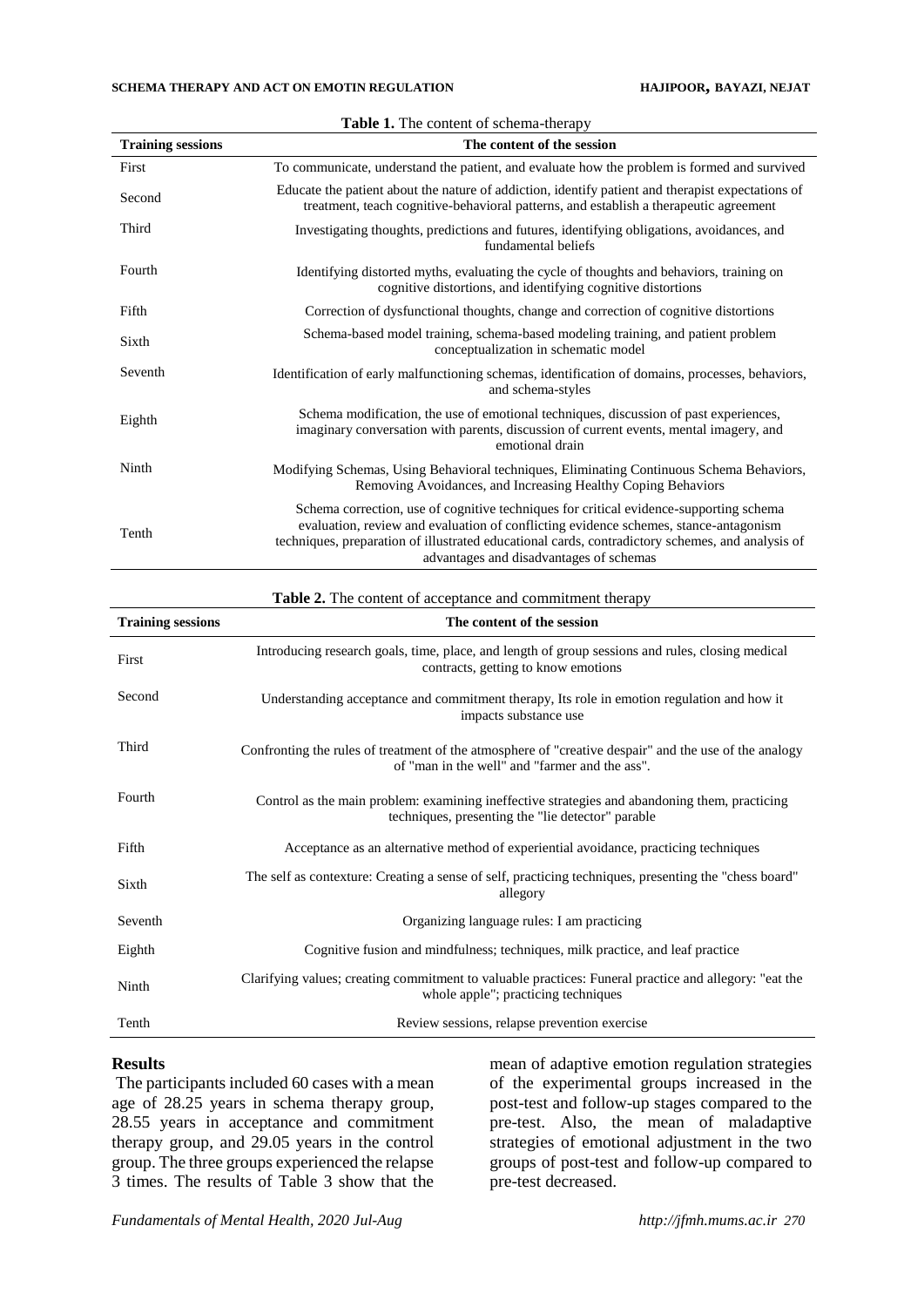| <b>Variable</b>        | Group          | $\circ$<br><b>Pre-test</b> | $\circ$<br>Post-test | <b>Follow</b> up |
|------------------------|----------------|----------------------------|----------------------|------------------|
| Adaptive strategies    | Schema Therapy | $42.60 + 6.16$             | $46.80 \pm 5.94$     | $45.05 \pm 4.97$ |
|                        | <b>ACT</b>     | $41.60 + 8.13$             | $44.15 + 8.19$       | $43.40 \pm 7.59$ |
|                        | Control        | $40.30 + 6.52$             | $39.90 + 6.13$       | $39.35 + 5.84$   |
| Maladaptive strategies | Schema Therapy | $59.40 + 7.68$             | $50.70 + 6.68$       | $51.45 + 7.27$   |
|                        | <b>ACT</b>     | $61.20 + 9.62$             | $57.70 + 8.60$       | $58.35 + 8.24$   |
|                        | Control        | $63.10 + 9.23$             | $65.15 \pm 9.78$     | $65.25 \pm 9.80$ |

**Table 3.** The mean scores of emotion regulation strategies

Kolmogorov-Smirnov test was used to assess the normality of the data distribution data. As can be seen, the results showed that the Levin test was not significant in the research variables, indicating that the variances were homogeneous. Thus the covariance analysis test is applicable.

According to the results, there was a significant difference between the three groups in the post-test  $(P< 0.001$ ,  $F = 8.189$  and follow-up ( $P < 0.002$ ,  $F = 6.907$ ). It was therefore followed up which groups differed.

Also, there was a significant difference between the three groups in the post-test (*P*< 0.001, F= 13.64) and follow-up ( $P < 0.001$ , F= 13.00). It was therefore followed up which groups differed. For this purpose, Benferoni post hoc test was used.

|  | <b>Table 4.</b> Benferoni test for pair wise comparisons of emotion regulation strategies in post-test |  |  |  |  |  |  |
|--|--------------------------------------------------------------------------------------------------------|--|--|--|--|--|--|
|--|--------------------------------------------------------------------------------------------------------|--|--|--|--|--|--|

| <b>Variable</b>        | <b>Group I</b> | Group J        | Differences $(J, I)$     |
|------------------------|----------------|----------------|--------------------------|
| Adaptive strategies    | Schema therapy | ACT            | 1.81 $(P=0.744)$         |
|                        |                | Control        | 4.97 $(P<0.001**)$       |
|                        | ACT            | Schema therapy | $-1.81$ (P=0.744)        |
|                        |                | Control        | 3.16 $(P=0.041*)$        |
|                        | Control        | Schema therapy | $-4.97$ ( $P<0.001**$ )  |
|                        |                | <b>ACT</b>     | $-3.16$ (P=0.041*)       |
| Maladaptive strategies | Schema therapy | ACT            | $-6.27$ (P=0.040*)       |
|                        |                | Control        | $-12.96$ ( $P<0.001**$ ) |
|                        | ACT            | Schema therapy | 6.27 ( $P=0.040*$ )      |
|                        |                | Control        | $-6.68$ ( $P=0.026^*$ )  |
|                        | Control        | Schema therapy | 12.96 $(P<0.001**)$      |
|                        |                | <b>ACT</b>     | 6.86 $(P=0.026*)$        |

\**P*<0.05, \*\**P*<0.01

Based on the results, there was significant differences between the control group and schema therapy group, also ACT group in adaptive strategies. However, there was no significant difference between the scores of the experimental groups.

Also, there was a significant difference between the scores of the control group and the two experimental groups in maladaptive strategies. These two treatments significantly reduced maladaptive strategies in post-test. There was a significant difference between schema therapy group and acceptance and commitment therapy.

Schema therapy is more effective treatment than acceptance and commitment therapy to reduce maladaptive emotion regulation strategies in substance abusers.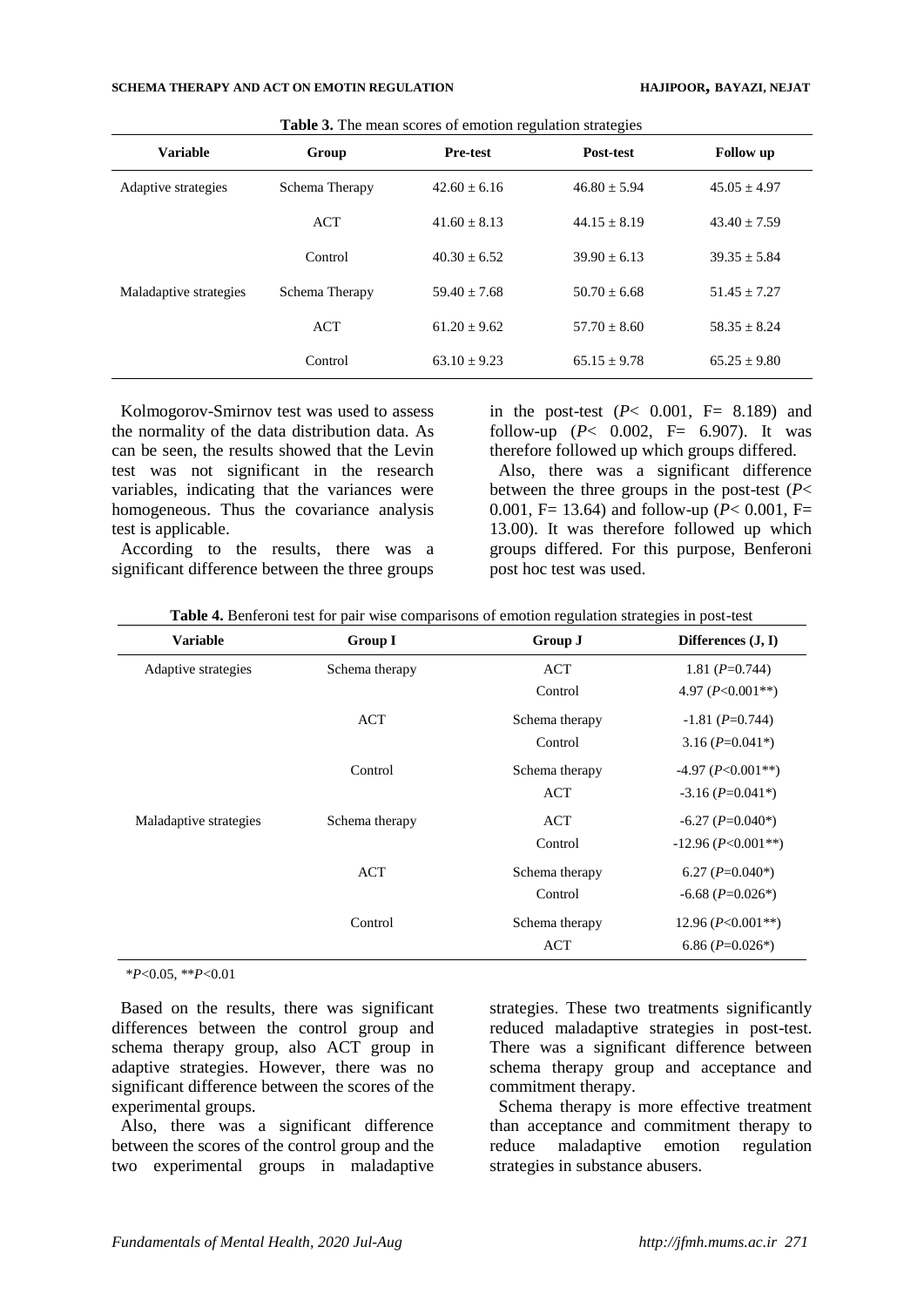| <b>Variable</b>        | <b>Group I</b> | Group J        | Differences $(J, I)$            |
|------------------------|----------------|----------------|---------------------------------|
|                        | Schema therapy | <b>ACT</b>     | $-1.22$ (P=0.015 <sup>*</sup> ) |
|                        |                | Control        | $-2.53$ ( $P<0.001**$ )         |
| Adaptive strategies    | <b>ACT</b>     | Schema therapy | 1.22 $(P=0.015*)$               |
|                        |                | Control        | $-1.31$ ( $P=0.009**$ )         |
|                        | Control        | Schema therapy | 2.53 $(P<0.001**)$              |
|                        |                | <b>ACT</b>     | 1.31 $(P=0.009**)$              |
|                        | Schema therapy | <b>ACT</b>     | $-6.20$ (P=0.037*)              |
|                        |                | Control        | $-12.38$ ( <i>P</i> <0.001**)   |
| Maladaptive strategies | <b>ACT</b>     | Schema therapy | 6.27 $(P=0.037*)$               |
|                        |                | Control        | $-6.18$ ( $P=0.039*$ )          |
|                        | Control        | Schema therapy | 12.38 $(P<0.001**)$             |
|                        |                | <b>ACT</b>     | 6.17 $(P=0.039*)$               |

**Table 5.** Benferoni test for pair wise comparisons of emotion regulation strategies in follow-up

\**P*<0.05, \*\**P*<0.01

According to the above table, there was a significant difference between the control group and the two experimental groups in adaptive strategies at follow-up. Also, there was a significant difference between schema therapy and ACT group. Also, there was a significant difference between the control group and the two experimental groups in maladaptive strategies at follow-up phase. These two treatments significantly reduced the maladaptive strategies, while schema therapy is more effective treatment than ACT.

#### **Discussion**

The present study aimed to assess the effect of schema therapy and ACT in strategies of emotion regulation in patients with substance abuse. The results showed that schema-based therapy and acceptance-based therapy significantly increased adaptive emotion regulation strategies and significantly reduced maladaptive emotion regulation strategies in substance abusers. These findings are consistent with study by Fattahi and Dehghani (14) on the efficacy of schema therapy, and Seyedasiaban, Manshaei, and Askari study (25) on the effect of acceptance and commitmentbased therapy to improve emotional adjustment in substance abusers. The results also showed that schema therapy reduces maladaptive emotion regulation strategies significantly. These results support the findings of Fattahi and Dehghani study on the effectiveness of schema therapy on emotional regulation, self-efficacy, and temptation in substance abusers. The cases of this study included 40 men who were

members of the Association of Anonymous Addicts in Najafabad city and its suburbs. The results showed a differences between the experimental and control groups in post-test and follow-up phases in emotional regulation, self-efficacy, and temptation (14). Another study conducted by Seyedasiaban, Manshaei, and Asgari (25) which aimed to compare the effectiveness of schema therapy and mindfulness on adaptive strategies of cognitive emotion regulation in substance abusers. The results showed that schema therapy and mindfulness effectively led to increased adaptive strategies for cognitive emotion regulation in the post-test and follow-up phases. Also, the two groups have significant differences, and the schema therapy group had a greater effect than mindfulness (26). Furthermore, the results of this study confirmed the results of emotional regulation in substance abusers. The results also showed that schema therapy had a greater effect on reducing maladaptive emotional adjustment strategies in substance abusers.

In explaining the effectiveness of schema therapy on emotion regulation strategies, it can be said that schema therapy provides a new system of psychotherapy that is appropriate for the emotion regulation of substance abusers because the use of stimulants causes changes in the level of consciousness and tendency that emotionally increases one's falsehood (26). In substance abusers, early maladaptive schemas can be effective in the emergence and continuation of emotion regulation strategies. In schema therapy, patients learn to replace the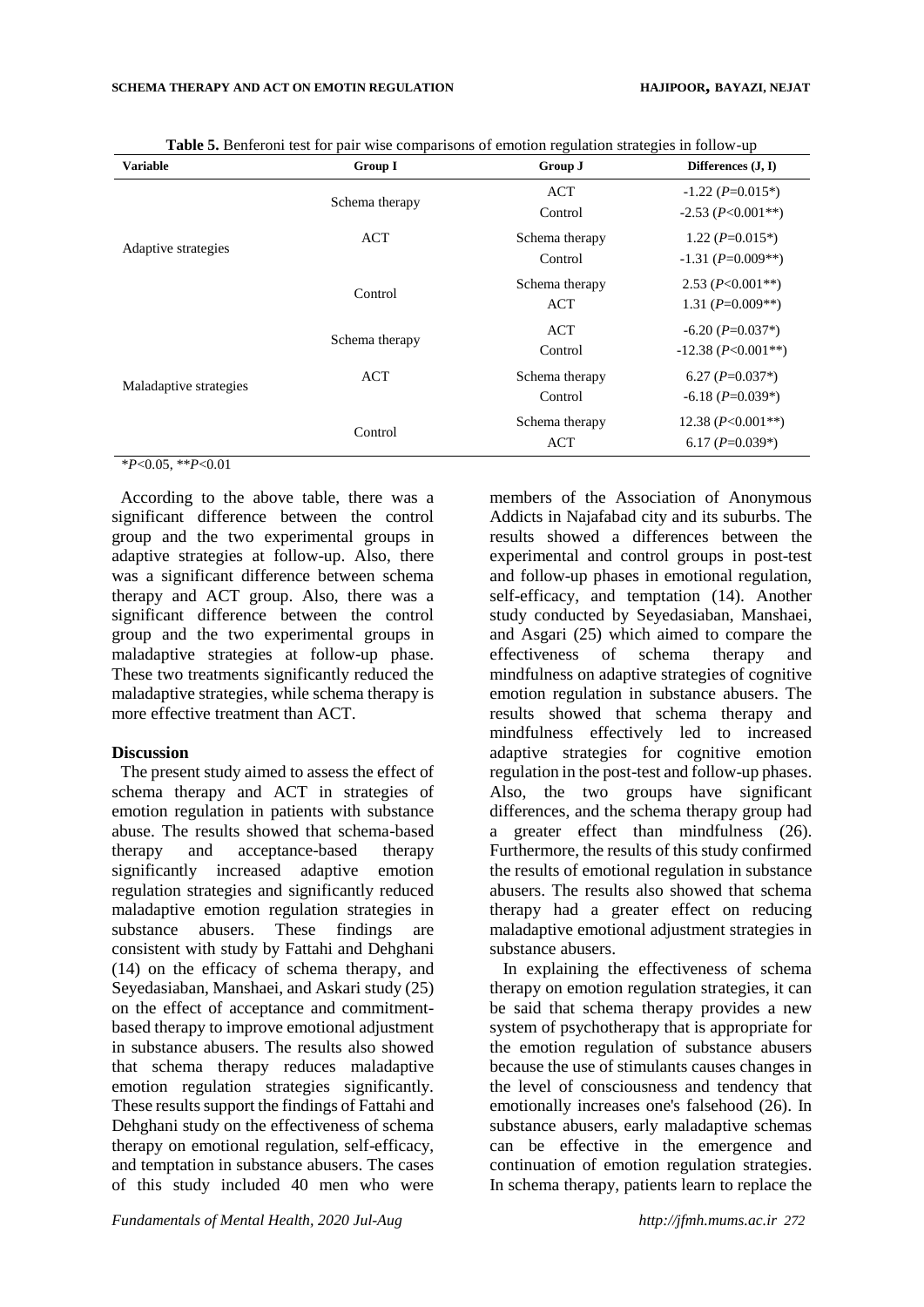efficient coping style. Thus the treatment process is based on cognitive, emotional, and behavioral interventions. It seems to be insufficient to treat chronic and refractory disorders, the content and processes of mental processing, and work at harmful self-efficacy levels and the patient's nuclear beliefs (which are considered in cognitive therapy) and should be adapted to schemas. Patients' emotional cognition, especially early maladaptive cognitive schemas, has received more attention as the most basic cognitive levels (27). Concerning the impact of acceptance and commitment therapy on the emotional regulation of substance abusers, Towhing (28), Kahl, Winter, and Schweiger (29) believe that people with low emotional regulation, who treated with acceptance and commitment therapies, are taught that any action to avoid or control pleasant and unwanted mental experiences is not only ineffective but has the opposite effect and exacerbates its stress.

Thus, it helps people to experience disturbing thoughts merely as a thought and become aware of the nature of their inefficiency and do something important in their lives rather than responding to their values. In this regard, Wetherell et al., believe that understanding the adaptive nature of emotion is one of the essential parts of acceptance and commitment therapy. Moreover, increase emotional awareness through various interventions, including mindfulness. Mindfulness is one of the techniques that predict self-regulation behavior and positive emotional states. On the one hand, this skill leads to the cognitive evaluation of emotions, reduction of negative emotions, increase of positive emotions and adaptive behaviors, and on the other hand, awareness of emotions, acceptance, and expression of emotions, especially positive emotions in the situation-different ways of life lead (30).

Based on the results, we concluded that two approaches of schema therapy and acceptance, and commitment therapy, could trigger the emotional regulation of substance abusers. These two method have significantly increased the adaptive strategies of emotional regulation and significantly reduced the maladaptive strategies in substance abusers.

One of the limitations of this study is that the possibility of bias in the results and using only questionnaires to collect data. Although, the questionnaire provides the most information in a short time, cases may have some bias in response.

## **Conclusion**

Overall, this study showed that schema therapy and acceptance-based commitment therapy affect the temptation, impulsivity, and emotional regulation of substance abusers, so it is best to use these techniques in treatment centers to prevent and treat patients with abuse.

## **Acknowledgement**

The researchers thank all those attending the therapeutic sessions for their assistance and cooperation. The authors declare any conflict of interests.

#### *References*

1. Ansari M. [Interview with Welfare Department]. Sarab monthly 2001; 4. (Persian)

2. Taghizadeh D. [Addiction, causes, prevention and treatment]. Therapeutic community 2005; 2(3): 8-11. (Persian)

3. Bonn-Miller MO, Vujanovic AA, Zvolensky MJ. Emotional dysregulation: Association with coping-oriented marijuana use motives among current marijuana users. Subst Use Misuse 2008; 43(11): 1653-65.

4. Ochsner KN, Gross JJ. The cognitive control of emotion. Trends Cogn Sci 2010; 9(5): 242-9.

8. Miller WR, Wilbourne PL, Hettema J. What works? A summary of alcohol treatment outcome research. In: Hester RK, Miller WR. (Editors). Handbook of alcoholism treatment approaches: Effective alternatives. 3<sup>rd</sup> ed. Boston: Allyn and Bacon; 2003: 13-63.

9. Young JE. Schema therapy. New York: Guilford; 2003: 123-218.

10. Young JE. Young Schema Questionnaire-Short Form. New York: Schema Therapy Institute; 2005.

<sup>5.</sup> Garnefski N, Kraaij V, Spinhoven PH. Manual for the use of the Cognitive Emotion Regulation Questionnaire. Netherlands: Datec, Leiderdorp; 2002.

<sup>6.</sup> Zahed A, Ghalilo K, Abolghasemi A, Narimani M. [The relationship between emotion regulation strategies and interpersonal behavior among substance abusers]. Research in addiction 2009; 3: 99-114. (Persian)

<sup>7.</sup> Doran N, McCharque D, Cohen L. Impulsivity and the reinforcing value of cigarette smoking. Addict Behav 2007; 32(1): 90-8.